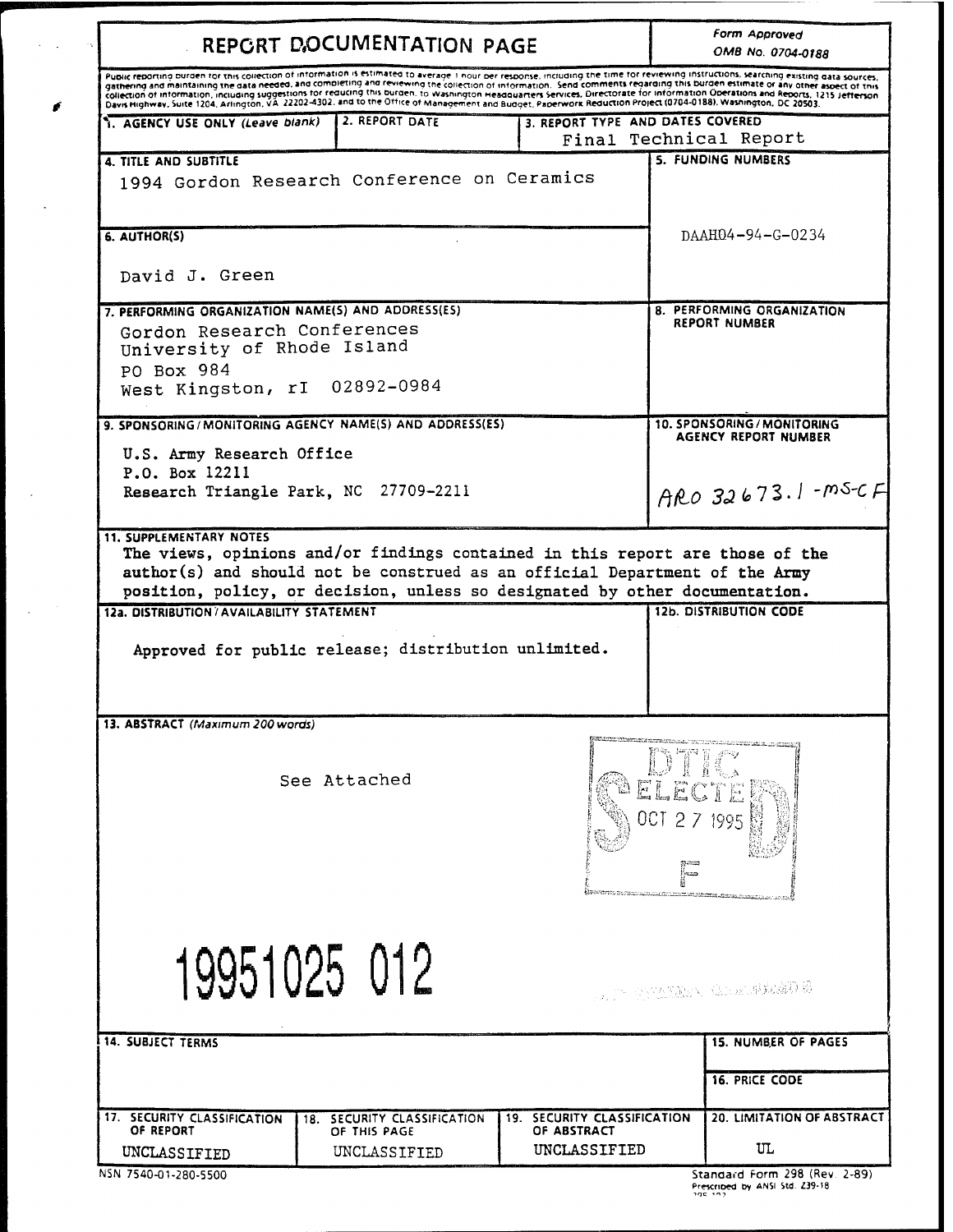## Gordon Research Conference Solid State Studies in Ceramics

FINAL PROGRESS REPORT DAAH04-94-G-0234

The Gordon Conference on "Architectural Design of Ceramic Structures for Optimum Performance" was held August 14th to 19th, 1994 at New Hampton School, New Hampton, NH. The conference had ninety-nine participants, with representatives from 10 different countries (attendee list attached). There was a healthy mixture of scientists from universities, national laboratories, military research establishments and private industry. In addition, the poster session allowed a large number of post-doctoral fellows and graduate students to attend the conference (30). Of these 30 young scientists, financial support was available for 24 from the funding agencies that supported the conference (ONR, ARO, NSF, Sandia and the Gordon Research Conference Special Fund). There was a total of 39 posters presented (program attached) and although this was substantially more than previous years, there was general agreement that this approach was very successful. If one includes the rest of the speakers and the discussion leaders with the poster presenters, one finds that two-thirds of the conference attendees were formally involved in the conference.

The program for the oral presentations brought together scientists from several different areas, e.g., statistical mechanics, geology, industrial processing, physics, engineering mechanics, computer simulation, who shared an interest in the conference theme. An important aspect of the program was to ask the speakers to integrate their ideas into the conference theme and the response to this idea was excellent. The topics of the oral presentations were 1) Theoretical Aspects of Structure/Property Relationships, 2) Processing of Novel Ceramic Structures, 3) Nanoscale Effects, 4) Challenges in Property Evaluation, 5) Microstructural Effects on Mechanical Behavior, 6) Design of Fiber Composites and 7) Macrostructural Effects on Mechanical Behavior (see attached program). The number of speakers was limited to two per session and this has been found to be a very successful format, as it allows for 45 minute discussion periods at the end of each talk. The discussion periods were vigorous throughout the conference and many attendees indicated they often learnt as much from the discussion as the talks. There was a total of 16 speakers and 9 discussion leaders. The Thursday evening talk was somewhat more informal and Professor Kroto gave a very entertaining talk on the discovery of Buckminsterfullerene yet it was full of insight into the research process.

In the talks, the speakers from the theoretical mechanics showed how the progress in effective medium theories and statistical theories of fiber failure could be applied to ceramic

> Dist **A-l**

**D D**

. . . . . . . . . . . . . . .

Д

Cedes

j/or

Special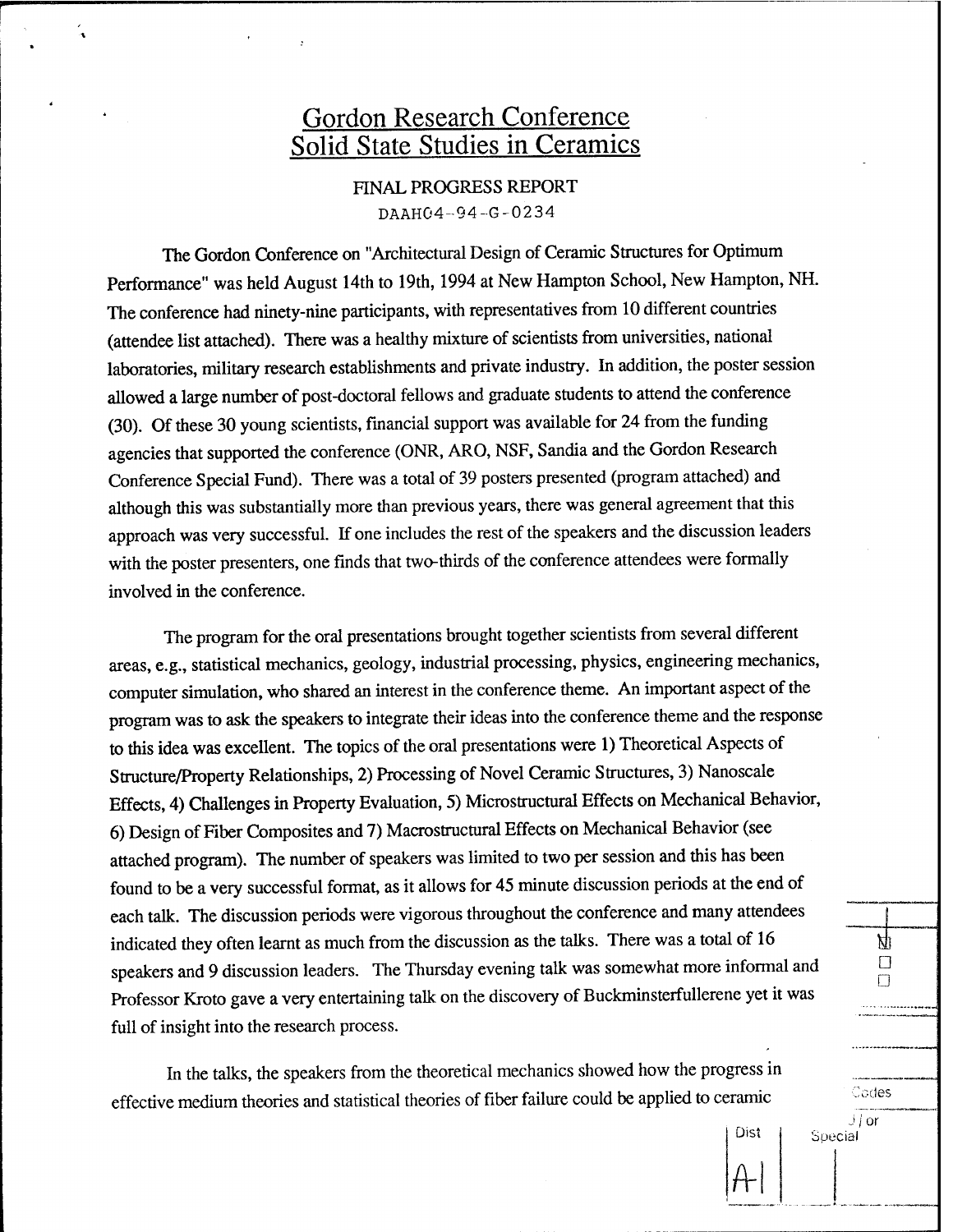' materials. These were areas that were not fully appreciated by the ceramics community. Speakers from industry showed how computer simulation and processing developments could be used to lead to property improvement, while another speaker gave example of how processing could lead to structure control at all scale levels. Another important challenge to ceramic scientists is the measurement of properties at fine scales and two of the talks showed the latest development in these areas. It was also clear after one of the talks that there is a strong need to develop a better understanding of electrically-induced failure in ceramic materials. The other talks discussed the latest developments in controlling properties by manipulating structure from nanoscale levels (e.g., grain boundary phases) to the macroscopic level (laminates). Overall, from the comments of the conferees, it was clear that the conference was very successful and will, I believe have a strong impact on new developments in the field.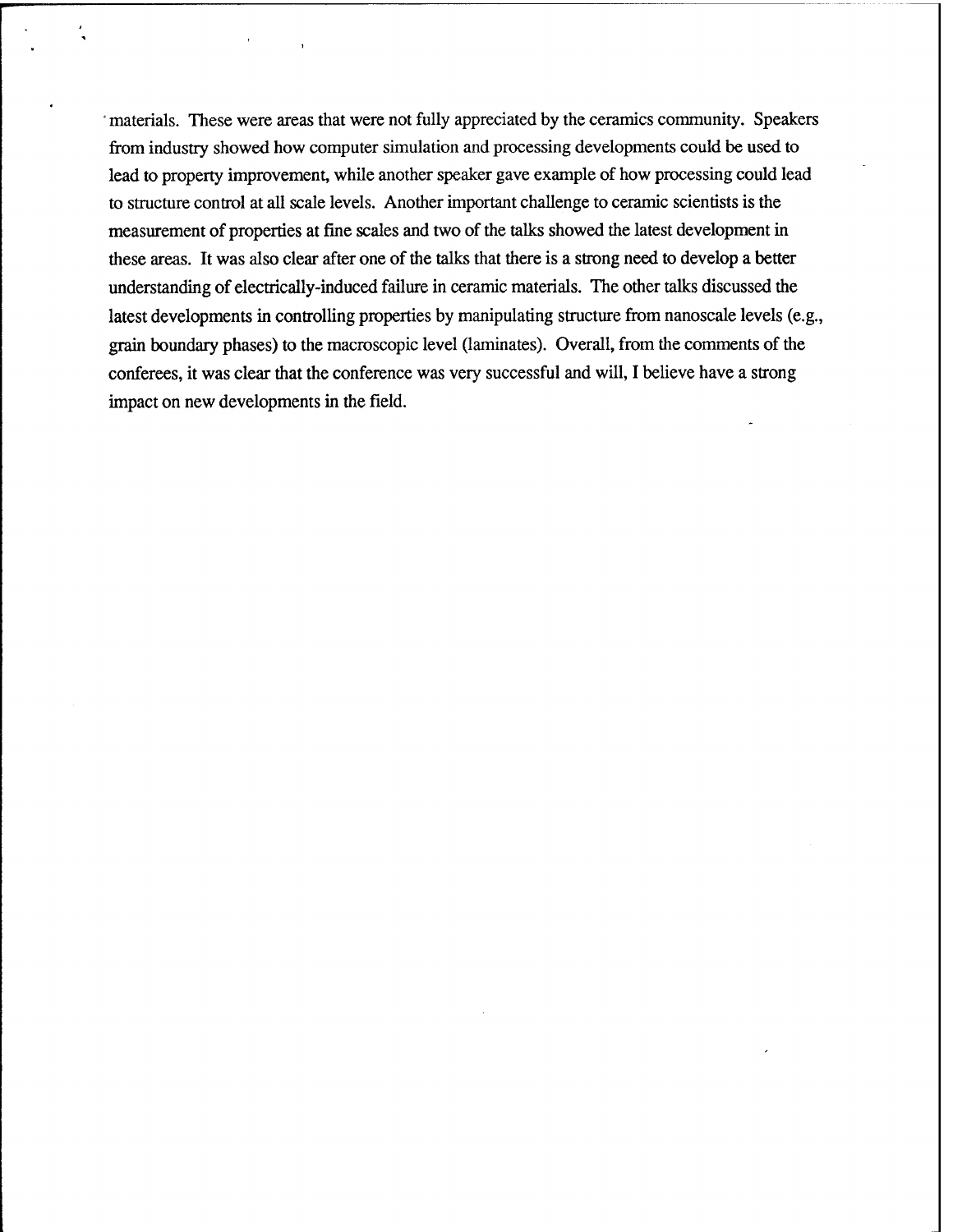## FINAL PROGRAM

# SUNDAY EVENING<br>6:00 pm Recepti

Reception

#### MONDAY MORNING: Theoretical Aspects of Structure/Property Relationships<br>Discussion Leader: \* Craig Carter, NIST. \* Craig Carter, NIST.

\* S. Torquato, Princeton University, Microstructure-Property Relations for Composite Materials

\* M. Anderson, Exxon Research, Computer Simulations of Structure/Property Relationships

# MONDAY EVENING. Processing of Novel Ceramic Structures<br>Discussion Leader: \* M. P. Harmer, Lehigh University

\* M. P. Harmer, Lehigh University

\* I. A. Aksay, Princeton Univ., Processing Techniques for Design of Novel Microstructures

\* A. Pyzik, Dow Chemical, Processing and Properties of Self-Reinforced Silicon Nitride

# **TUESDAY MORNING. Nanoscale Effects**<br>Discussion Leader: \* D. A. Bonnell, Univ

\* D. A. Bonnell, University of Pennsylvania

\* R. Raj, Cornell U., Design of Grain Boundary Phases for Optimum Mechanical Performance \* W. Pompe, Max Planck Society, The Role of Microscopic Residual Stresses in the Design of Ceramic Structures

# TUESDAY EVENING. Challenges in Property Evaluation<br>Discussion Leader: \* H. M. Chan, Lehigh University

\* H. M. Chan, Lehigh University

\* G. M. Pharr, Rice U., Evaluation of Mechanical Properties at the Micro- and Nanoscale POSTER SESSION

WEDNESDAY MORNING. Microstructural Effects on Mechanical Behavior<br>Discussion Leader: \* B. R. Lawn, NIST Discussion Leader:

\* M. V. Swain, CSIRO, Australia, Mechanical Behavior of Thin Films

\* Z. Suo, UCSB, Fracture and Breakdown in Dielectric Ceramics

# WEDNESDAY EVENING. Design of Fiber Composites<br>Discussion Leader: \*W. Curtin, VPI.

Discussion Leader:

\* S. L. Phoenix, Cornell Univ, Stochastic Effects in the Failure of Fiber Composites

\* B. Cox, Rockwell Intl., Optimization of Fiber Architecture in Fiber Composites

THURSDAY MORNING. Microstructural Effects on Mechanical Behavior

Discussion Leader: \*D. B. Marshall, Rockwell International

\* J. Lamon, Domaine Universitaire, Interface Design in Composite Materials

\* D. K. Shetty, Univ of Utah, Role of Dispersed AI2O3 on Strength and Toughness in Ce- and Y-TZP

THURSDAY EVENING. Guest Speaker<br>Discussion Leader: \*D.J. Green, Penn

\*D.J. Green, Penn State

\* H. Kioto, University of Sussex, Qo: Buckminsterfullerene, the Celestial Star that Fell to Earth.

### FRIDAY MORNING. Macrostructural Effects on Mechanical Behavior

Discussion Leader: \* D. S. Wilkinson, McMaster University

\* R. F. Cook, IBM Corporation, Effects of Macroscopic Residual Stresses on Fracture

\* T-F Wong, SUNY Stony Brook, Fracture Mechanisms in Geological Structures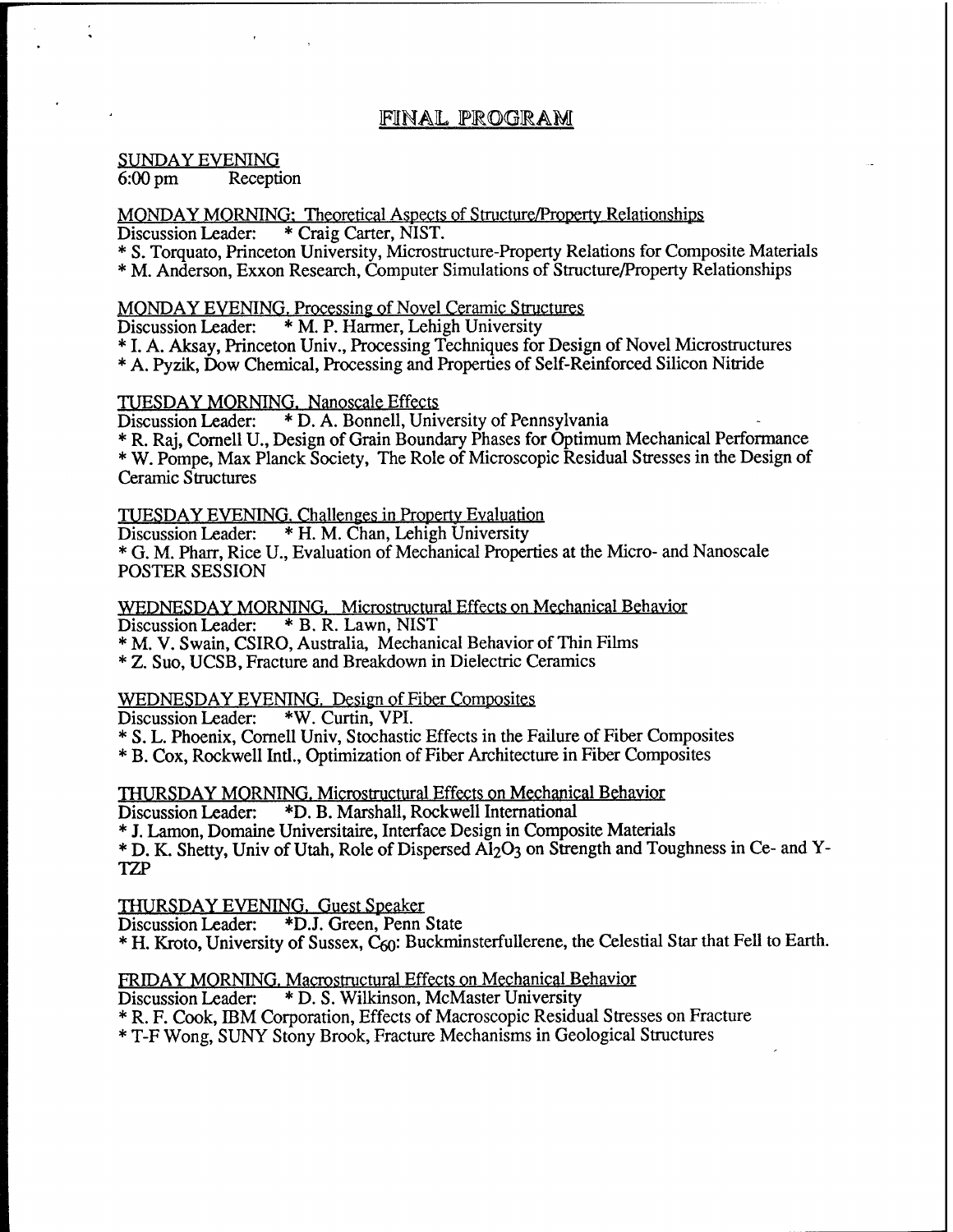## POSTER SESSION

#### THEORETICAL ASPECTS

1. SIMULATION OF STRESS-STRAIN BEHAVIOR OF FIBRE-TOUGHENED CERAMIC COMPOSITES, Konstanza Lambrinou, E. Vanswijgenhoven, M. Wevers and O. Van Der Biest.

2. FRACTURE OF HETEROGENEOUS MATERIALS WITH CONTINUOUS DISTRIBUTIONS OF LOCAL BREAKING STRENGTHS,

Paul Leath, Rutgers Univ. and Phil Duxbury, Michigan State.

3. EVOLUTION OF MICROCRACKING IN LAYERED CERAMIC COMPOSITES Sandeep Muju\* and Peter Anderson, Ohio State University

4. MICROSTRUCTURE DESIGN OF HETEROGENEOUS BRITTLE MEDIA, Fred Haubensack\* and Ali Argon, Massachusetts Institute of Technology.

5. MODELLING TRANSFORMATION STRESSES & CRYSTALLIZATION KINETICS OF THE AMORPHOUS PHASE IN SI3N4

Hannes Kessler\* Arthur H. Heuer, Case Western Reserve University, Cleveland, Ohio, Mathias Herrmann, Fraunhofer-Institute for Ceramic Technologies and Sintered Materials and Wolfgang Pompe, Max-Planck-Research-Group, Dresden, Germany.

6. SPACE CHARGE DIFFUSIONAL CREEP IN IONIC CERAMICS

J. Jamnik\* and R. Raj, Cornell University

PROCESSING OF NOVEL STRUCTURES

1. RHEOLOGICAL BEHAVIOR OF POLYMER-STABILIZED CERAMIC SUSPENSIONS: ROLE OF "FREE" POLYMERIC SPECIES Jennifer Lewis, A.L. Ogden, and R. Slilaty, University of Illinois, Urbana

2. BIOLOGICALLY MOTIVATED PROCESSING OF AN ALL-CERAMIC CROWN, William Wolf\*, Kaushik Vaidya and Lorraine Francis, University of Minnesota.

3. SYNTHESIS OF NANOCRYSTALLINE TIO2 THIN FILM ONTO SELF-ASSEMBLED ORGANIC MONOLAYER Hyunjung Shin\*, R. Collins, M. R. De Guire, C. N. Sukenik and A. H. Heuer, Case Western Reserve University.

4. TEXTURED ALUMINA,

Thierry Carisey and David Brandon, Technion- Israel Institute of Technology.

5. MICROSTRUCTURAL CONTROL THROUGH GRAIN BOUNDARY PINNING Laura Stearns\* and Martin P. Harmer, Lehigh University

6. NANO-SIZED CORUNDUM & A NEW NANO-SIZED ALUMINA FROM LOW TEMPERATURE CONVERSDN OF DIASPORE.

Tony Perrotta, Charles Misra, Dean Tzeng, Mark Weaver, Neil Dando and Alan Pearson, Alcoa Technical Center

and Aftaf Carim, Penn State.

**INTERFACES** 

1. FRACTURE TOUGHNESS OF NI/AL<sub>2</sub>O<sub>3</sub> INTERFACES Alan Zehnder and Mark Thurston, Cornell University

Conference Scholarship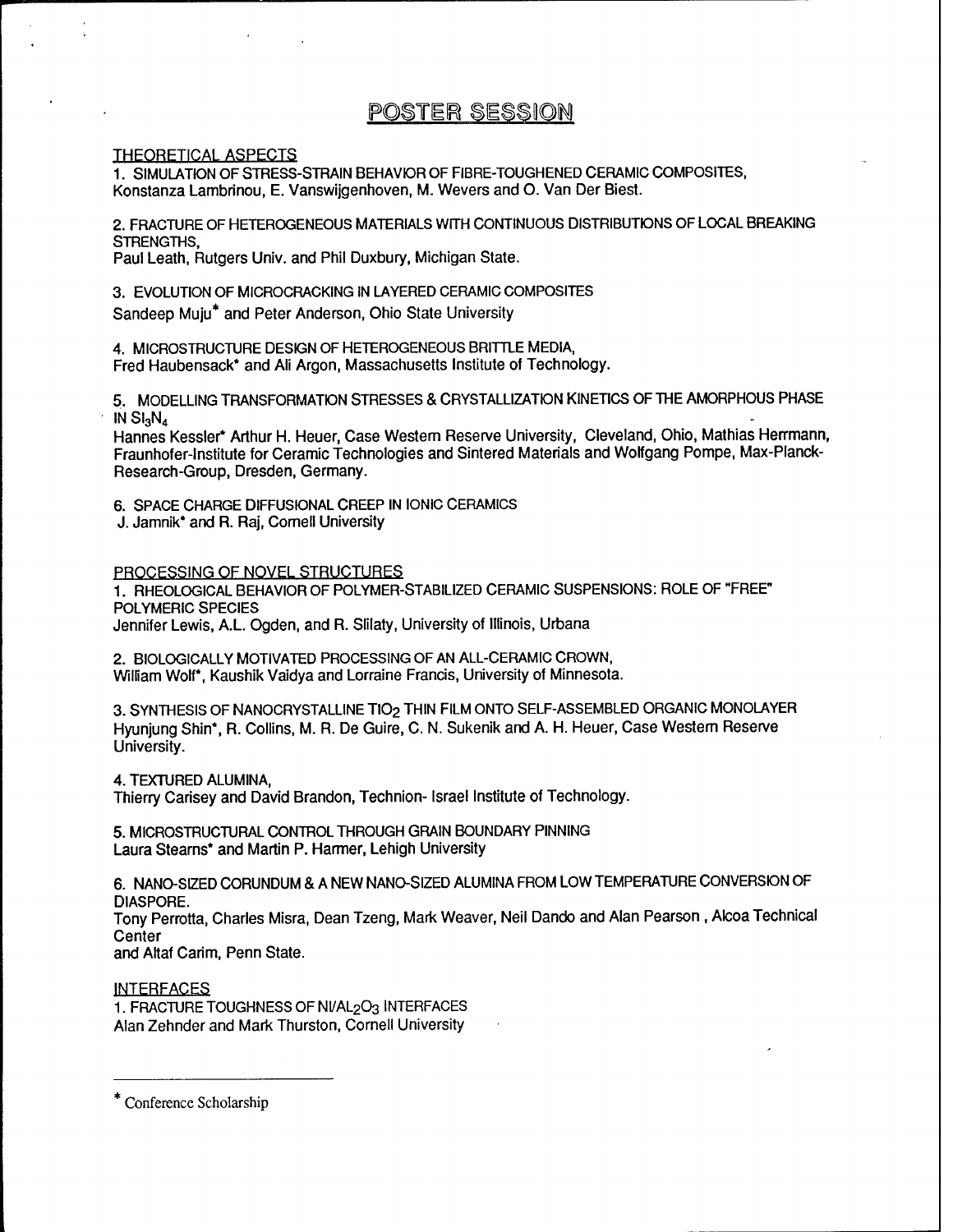2. THE EFFECT OF FLAWS ON THE PROPAGATION OF CRACKS AT BI-MATERIAL INTERFACES Ivar Reimanis, A. Mammoli, A. Graham and D. Tullock, Los Alamos National Laboratory.

3. AFM MEASUREMENTS OF METAL-CERAMIC INTERFACE PLASTICITY, Jim Kiely\* and Dawn Bonnell, University of Pennsylvania.

4. STRENGTH-STRUCTURE-CHEMISTRY RELATDNSHIPS FOR METAL-CERAMIC INTERFACES. Vijay Gupta, Jun Yuan and Alexander Pronin\*, Dartmouth College.

5. STRUCTURAL AND MECHANICAL PROPERTIES OF SAPPHIRE-ALUMINA INTERFACES, Tony Cazzato\* \* and Kathy Faber, Northwestern University.

6. SOLID SOLUBILITY AND INTERDIFFUSION IN ZIRCONIA/ALUMINA INTERFACES, Matt Stough\* and John Hellmann, Penn State.

7. THERMAL DEPENDENCIES OF STUDIES ON CHEMICAL VARIATION IN YAG SINGLE CRYSTALS AND FIBERS

Kelly Brown\* and Dawn Bonnell, The University of Pennsylvania.

8. COMPUTATIONAL AND EXPERIMENTAL STUDY OF CRACK PROPAGATDN NEAR METAL/CERAMIC INTERFACES,

Jim McNaney, R. M. Cannon and R. O. Ritchie, LBL, UC Berkeley..

9. THE ROLE OF INTERFACIAL MICROMECHANICS ON THE MICRO- AND MACRO- MECHANICAL RESPONSE OF FIBER REINFORCED COMPOSITES Liz Butler\*, Rutgers University and Ed Fuller, Jr., NIST

### MICROSTRUCTURAL EFFECTS ON FRACTURE AND DEFORMATION

1. EFFECTS OF MICROSTRUCTURE ON SUBSURFACE DAMAGE & MECHANISMS OF MATERIAL REMOVAL IN SCRATCHING, Hockin Xu, NIST.

2. MICROSTRUCTURAL CONTROL AND MECHANICAL PROPERTIES OF MULLITE-ZRO2-AL2O3 CERAMICS, Takashi Mitamura and H. Kobayashi, Saitama University, Y. Kubota and H. Yamamura, TOSOH Co.

3. IN-SITU TOUGHENED SILICON CARBIDE Nitin Padture and Brian Lawn, NIST.

4. MICROSTRUCTURE AND ITS RELATIONSHIP TO STRENGTH VARIABILITY IN ALUMINA CERAMICS, Desi Kovar\*. Carnegie Mellon University, Mike Readey, Sandia National Laboratories and Brian Lawn, NIST.

5. EFFECT OF GRAIN MORPHOLOGY ON THE MECHANICAL BEHAVIOR OF IN-SITU TOUGHENED CERAMIC COMPOSITES,

L. An\* and Helen Chan, Lehigh University.

6. FLAW TOLERANT BEHAVIOR OF ALUMINA MULLITE CERAMICS WITH BIMODAL GRAIN SIZE DISTRIBUTION A. Khan\*, Martin Harmer and Helen Chan, Lehigh University.

7. EFFECT OF THE GRAIN BOUNDARY PHASE ON THE FRACTURE TOUGHNESS OF SILICON NITRIDE Irene Petersen\* and T. Y. Tien, University of Michigan

8. INFLUENCE OF ANNEALING ON RESIDUAL STRESS INTENSITY OF INDENTATION CRACKS IN SI3N4, R. Kurth and Rolf Steinbrech, Forchungszentrum Julich GmbH, Germany.

<sup>\*</sup> Conference scholarship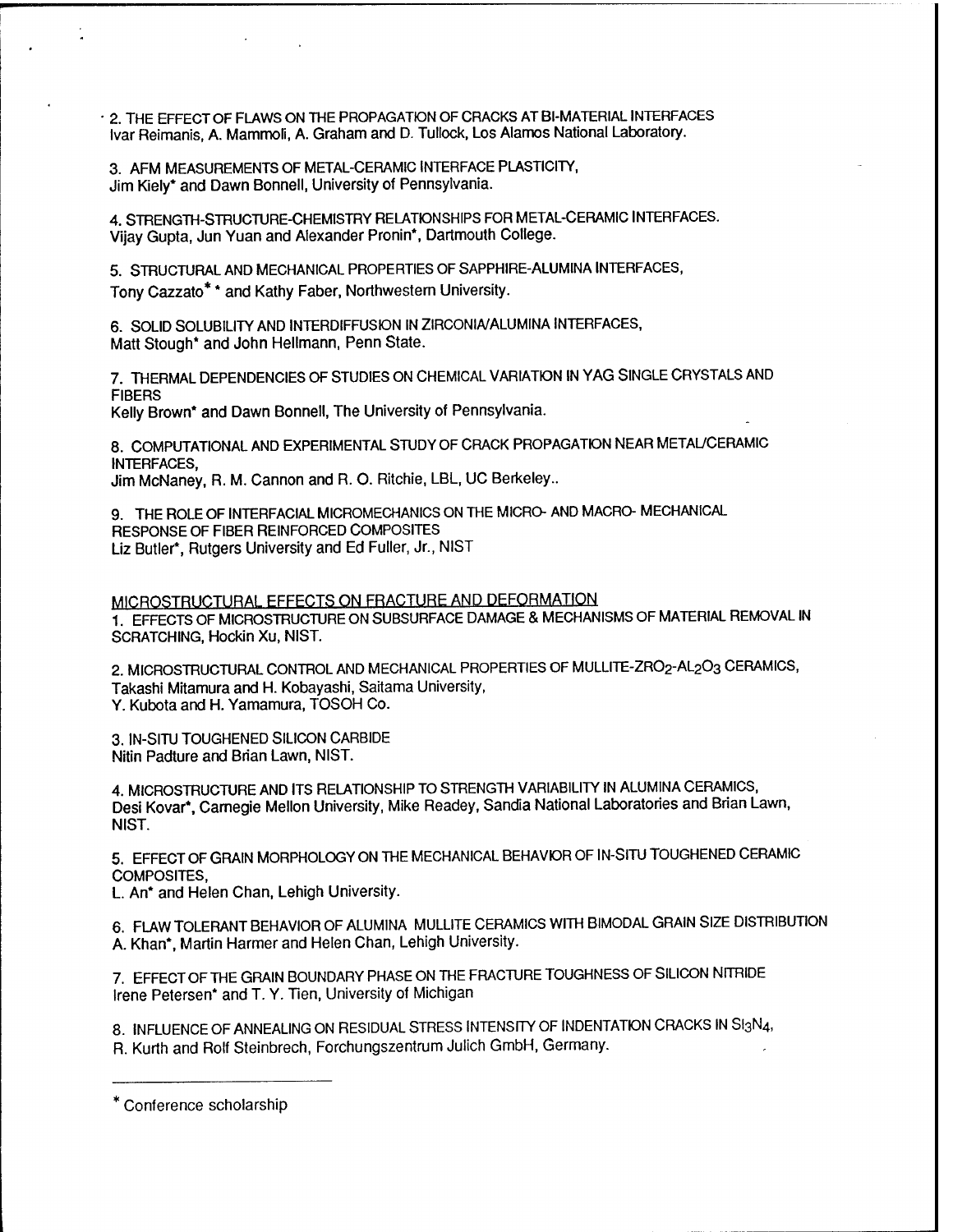9. MECHANICAL PROPERTIES OF POROUS CERAMICS

Jürgen Rodel, T. Ostrowski, TH Damstadt, M. Knechtel, TU Hamburg-Harburg and R. Bordia, University of Washington.

10. STRENGTH AND RELIABILITY OF METAL/CERAMIC COMPOSITES WITH INTERPENETRATING NETWORKS Mathias Knechtel\*, H. Prielipp, Nils Claussen and Jurgen Rodel, TU Hamburg-Harburg.

11. WAKE ZONE MODIFICATIONS OF LINEAR ELASTIC COMPLIANCE CURVES Jack Hay\* and Ken White, University of Houston

12. R-CURVE BEHAVIOR AND SUB-CRITICAL CRACK GROWTH AT ELEVATED TEMPERATURES, Jim Webb\*, Karl Jakus and John E. Ritter, University of Massachusetts.

13. TENSILE CREEP BEHAVIOR OF AL203-SIC NANOCOMPOSITES Mark Thompson, Helen Chan and Martin Harmer, Lehigh University

14. THE EFFECT OF PLATELET ORIENTATION ON THE CREEP BEHAVIOUR OF SIC REINFORCED ALUMINA Rosaura Ham-Su\* and David Wilkinson, McMaster University.

15. TIME-DEPENDENT STRENGTH OF POLYCRYSTALLINE SILICON CARBIDE FIBERS AT HIGH **TEMPERATURE** Kevin Rugg\* and Richard E. Tressler, Penn State.

16. EFFECTS OF TEXTURES AND PLASTIC ANISOTROPY IN IONIC CERAMICS Keith Kruger\* and Keith Bowman, Purdue University.

MACROSCOPIC EFFECTS IN FRACTURE 1. EFFECTS OF CRACK VELOCITY ON FRACTURE FEATURES OF ALUMINA

Kaiyang Zeng and David J. Rowcliffe, Royal Institute of Technology, Sweden

2. PROCESSING AND MECHANICAL PROPERTIES OF HIGH TEMPERATURE HYBRID MULTILAYER COMPOSITES,

Willard Cutler\* , Frank Zok and Fred Lange, University of California Santa Barbara

Conference scholarship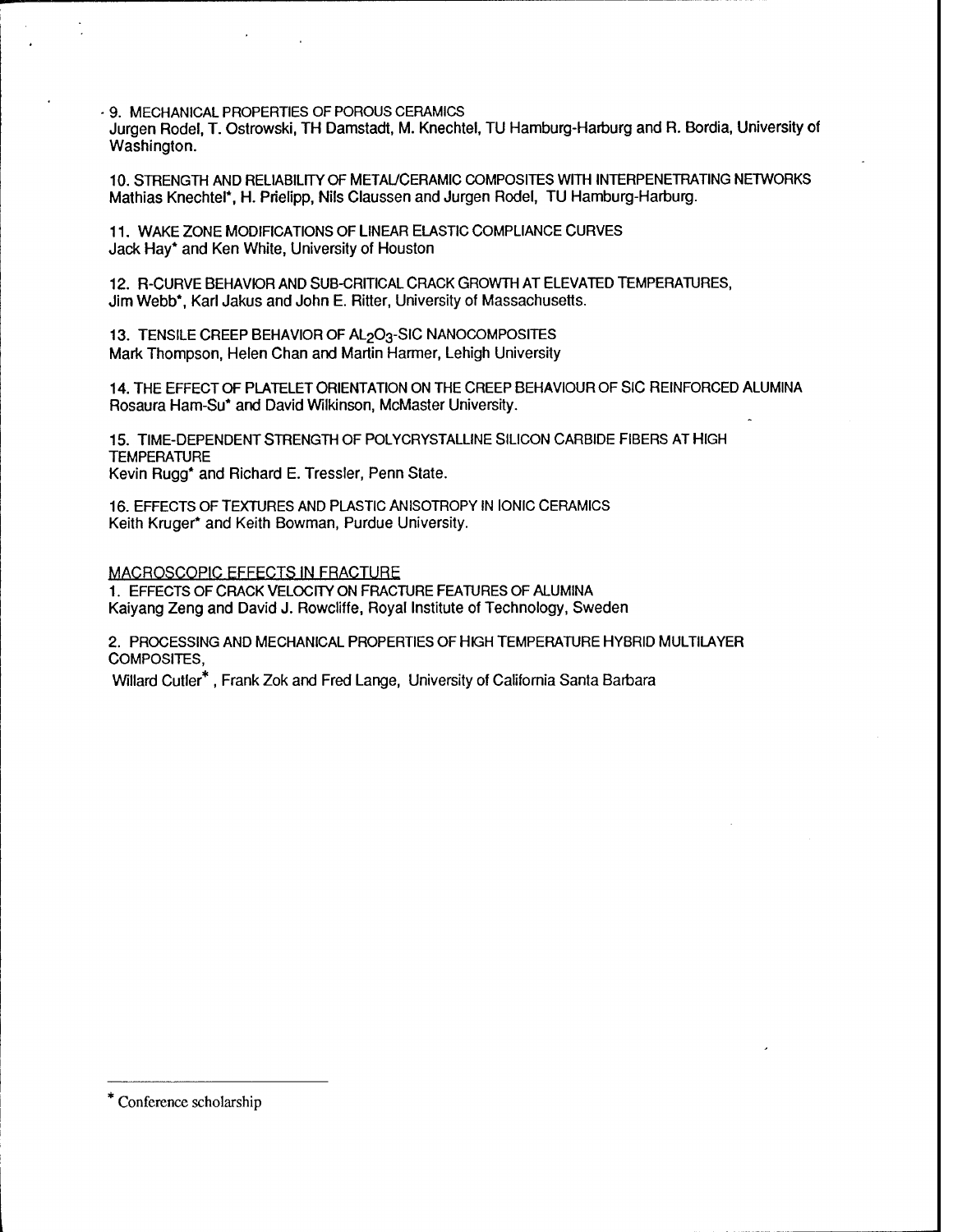**Gordon Research Conference**<br> **Conference Dawn A. Bonnell**<br> **Conference Districts Districts Districts Districts Districts District Solid State Studies in Ceramics** University of Pensilvania University of Pensilvania St.<br>3231 Walnut St. **New Hampton School<br>August 15-19, 1994** 

**.1**

**Ilhan Aksay** Princeton University Dept. of Chemical Engineering & Princeton Materials Institute **Keith J. Bowman** A313 EQuad Purdue University<br>
Princeton, NJ 08544 School of Materials Fax: 609-258-6835 1289 MSEE Building Bus.: 609-258-4393 West Lafayette, IN 47907-1289<br>
e-mail: iaksay@princeton.edu Fax: 317-494-1204 e-mail: iaksay@princeton.edu

Whitake? Lab, Dept. of Mat. Sc. Lehigh University<br>
Bethelehem, PA 18015<br>
Dept. of Materials Fax: 610-758-4244<br>
Fax: 610-758-4244<br>
Bus: 610-758-4243<br>
Haifa 32000 Bus.: 610-758-4243 **Haifa** 3200001 Haifa 320001 Haifa 320001 Haifa 320001 Haifa 320001 Haifa 320001 Haifa 32000<br>Sanaji: 1 A01@I EHIGH EDII e-mail: LA01@LEHIGH.EDU

Michael P. Anderson<br>Exxon Research & Engineering **Bus.: 972-4-294577**<br>e-mail: mtrdbav@ Route 22 East Annandale,NJ 08801 **Linda M. Braun** Fax: 908-730-3355<br>Bus · 908-730-2756 NIST Bldg. 223 Rm. A329 Bus.: 908-730-2756

**Stephen J. Bennison** Fax: 301-990-8729<br>
FI DUPONT DE NEMOURS & CO. INC Bus.: 301-975-5777 EI DUPONT DE NEMOURS & CO, INC. EXPERIMENTAL STATION, E356/311 WILMINGTON, DE 19880-0356 Kelly **R. Brown** Fax: 302-695-1664 University **of** Pennsylvania Bus.: 302-695-3368 Materials Science Department, LRSM e-mail: 3231 Walnut **St.** BENNISSJ@ESVAX.DNET.DUPONT.COM

**John E. Blendell** Bus.: 215-898-3446 223/A215 Gaithersburg, MD 20899 **Elizabeth P. Butler** Fax: 301-990-8729 CCR, Brett & Bowser Rds. Bus.: 301-975-5796 Rutgers University e-mail: Blendell@NIST.GOV

**August 15-19,1994** Philadelphia, PA 19104 Fax: 215-573-2128 Bus.: 215-898-6231 e-mail: BONNELL® soll.lrsm.upenn.edu

School of Materials Engineering Bus.: 317-494-6316 **LinanAn** e-mail: kbowman@bank.ecn.purdue.edu

> Dept. of Materials Engineering Fax: 972-4-32978 e-mail: mtrdbav@umsa.technion.ac.il

Gaithersberg, MD 20899<br>Fax: 301-990-8729

Fax: 215-573-2128 NIST e-mail: kbrown@eniac.seas.upenn.edu

> Fax: 908-445-3258 Bus.: 908-445-5684 e-mail: epbutler@aluminia.rutgers.edu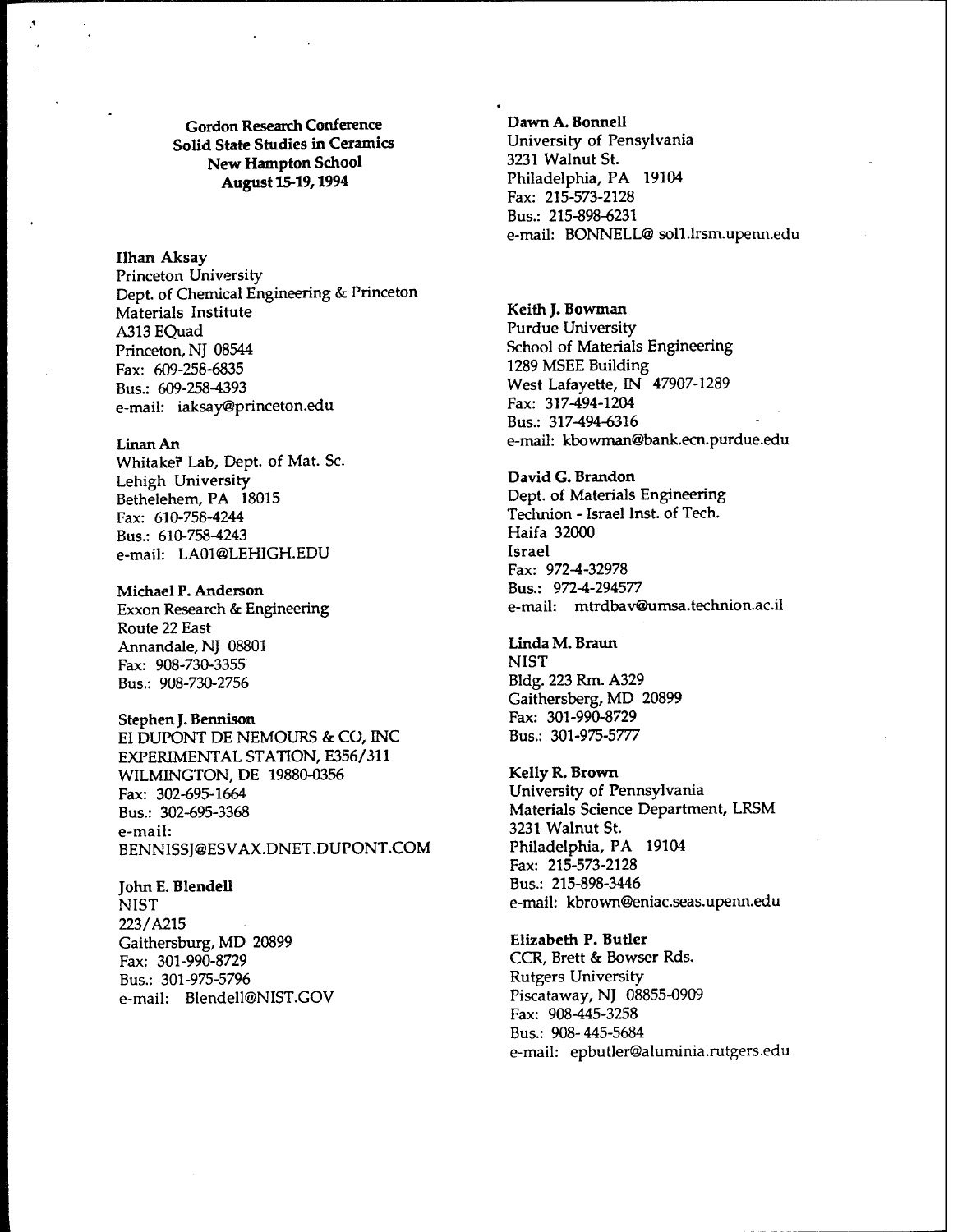### W. Craig Carter

NIST, Ceramics 223/A256 Gaithersburg, MD 20899 Fax: 301-990-8729 Bus.: 301-975-3971 e-mail: wcraig@pruffle.nist.gov

Anthony Cazzato Northwestern University Department of Materials Sciences & Eng 2225 North Campus Drive Evanston, IL 60208-3108 Bus.: 708-491-2140 e-mail: acazzato@casbah.acns.nwu.edu

Helen M. Chan Dept. of"Materials Science and Engineering 5 E. Packer Ave. Lehigh University Bethleham, PA 18015 Fax: 215-758-4244 Bus.: 215-758-554

Yet-Ming Chiang Massachusetts Institute of Technology Room 13-4086 *77* Massachusetts Avenue Cambridge, MA 02139 Fax: 617-253-6201 Bus.: 617-253-6471

Michael K. Cinibulk Wright Lab / MLLM Wright-Patterson AFB, OH 45433 Fax: 513-255-9339 Bus.: 513-255-9339 e-mail: cinibumk@ml.wpafb.af.mil

Robert F.Cook IBM Research TJ Watson Research Center PO Box 218 Yorktown Hieghts, NY 10598 Fax: 914-945-2973 Bus.: 914-945-2308 e-mail: rfc@watson.ibm.com

Brian N. Cox 1049 Camino Dos Rios Thousand Oaks, CA 91360 Fax: 805-373-4775 Bus.: 805-373-4128 e-mail: bncox@scimail.remnet.ab.com

William A. Curtin Dept. of Materials Science and Engineering and Engineering Science & Mechanics VPI&SU Blacksburg, VA 24061 Fax: 703-231-4574 Bus.: 703-231-7039 e-mail: curtinw@vtvml.cc.vt.edu

### Willard A. Cutler

UCSB Materials Dept., Engr III Bldg 446 Santa Barbara, CA 93106 Fax: 805-893-8486 Bus.: 805-893-8654 email: 6500wac@ucsbuxa.ucsb.edu

#### Goffredo De Portu

Research Institute for Ceramics Technology via Granarolo, 64 48018 Faenza, Italy Fax: +3945646381 Bus.: +39 54646147

Brian Derby University of Oxford Department of Materials Parks Road Oxford, UK OX1 3PH Fax: +44-865-273783 Bus.: +44-865-273760 e-mail: brian.derby@materials.ox.ac.uk

Alan L. Dragoo US Department of Energy Division of Material Sciences ER-131 M.S. F240 Washington, DC 20585 Fax: 301-903-9513 Bus.: 301-903-4895 e-mail: alan.dragoo@mailgw.er.do.gov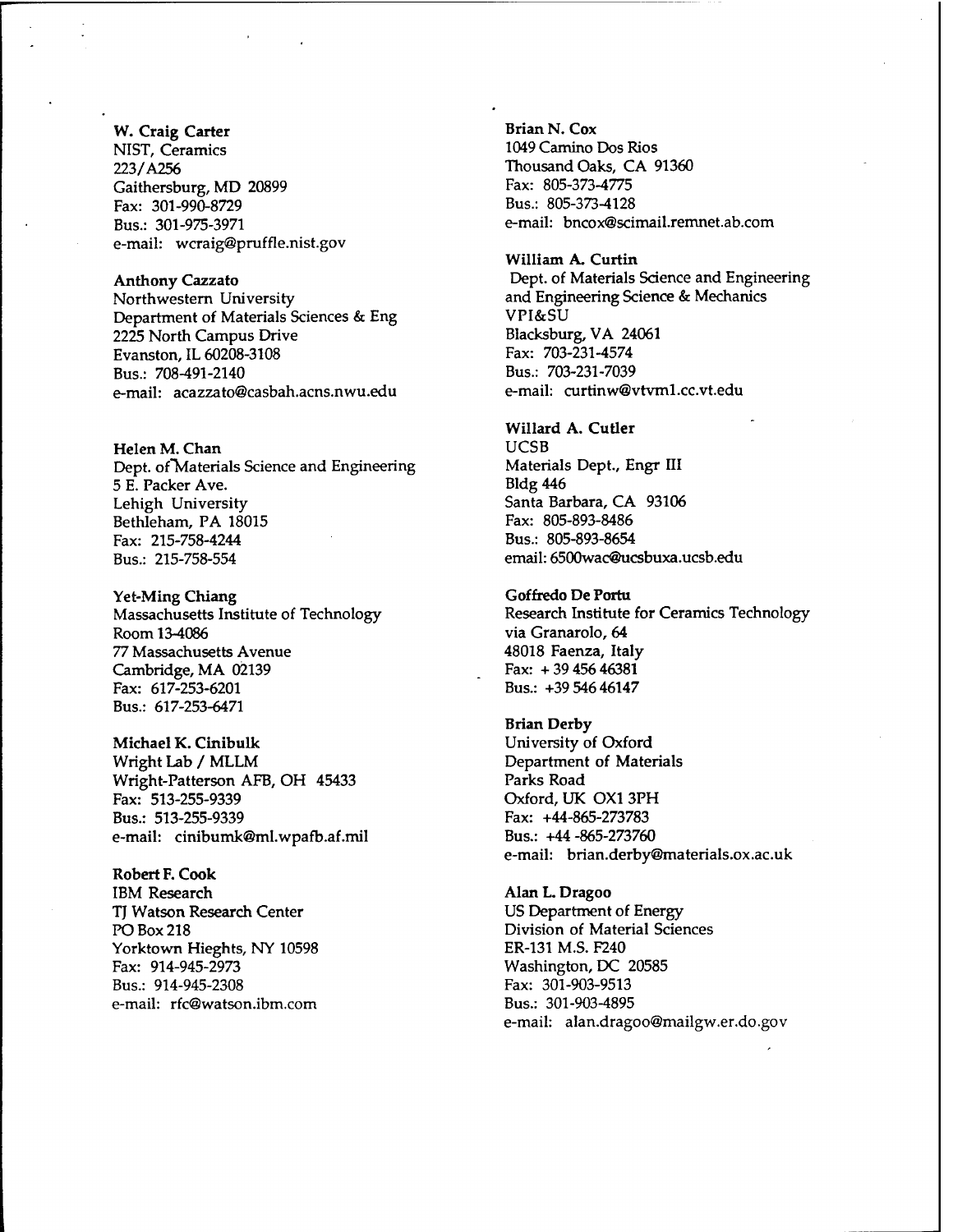Anthony C. Fischer-Cripps **NIST** 223/B309 Gaithersburg, MD 20899 Fax: 301-926-8249 Bus.: 301-975-5776

Steven G. Fishman Office of Naval Research 800 North Quincy St. Arlington, VA 22217 Fax: 703-696-0934 Bus.: 703-696-0285

Craig A. Folsom WL/MLLM Bldg. 655 Wright-Pattterson AFB, OH 45433-7817 Fax: 513^176-4296 Bus.: 513-255-4691

Lorraine F. Francis Dept. of Chemical Engineering & Materials Science 421 Washington Ave SE Minneapolis, MN 55455 Fax: 612-626-7246 Bus.: 612-625-0559 e-mail: lfrancis@maroon.tc.umn.edu

Jonathan D. French NIST MSEL, Building 223, Room B309 Gaithersburg, MD 20899 Fax: 301-926-8349 Bus.: 301-975-5742 e-mail: jdfrench@enh.nist.gov

Roger H. French DuPont Co. Central Research E 356-323 Exp. Sta. Wilmington, DE 19880 Fax: 302-695-1664 Bus.: 302-695-1319 e-mail: frenchrh@e5vax.dnet.dupont.com

Jill Glass Sandia National Lab Dept. 1845 Mail Stop 0607 Albequerque, NM 87185-0607 Fax: 505-844-2974 Bus.: 505-845-8050

David J. Green 201 Steidle University Park, PA 16802 Fax: 814-865-2917 Bus.: 814-865-4992 e-mail: green@ems.psu.edu

Rosaura Ham-Su Dept. of Materials Science and Engineering 1280 Main Street West Hamilton, Ontario Canada L8S 4L7 Fax: 905-528-9295 Bus.: 905-525-9140 x27226

Martin P. Harmer

Lehigh University Whitaker Lab. 5 East Packer Ave. Bethlehem, PA 18015 Fax: 215-758-4244 Bus.: 215-758^227 email: MPH2@LEHIGH.EDU

Fred G. Haubensak MIT 1-007 *77* Mass Ave Cambridge, MA 02139 Fax: 617-258-8742 Bus.: 617-253-4414 e-mail: hauben@prager

Jack C. Hay University of Houston Department of Mech. Eng. Houston, TX 77204-4792 Fax: 713-743-4503 Bus.: 713-743-4548

Randall S. Hay Wright Laboratory, Materials Directorate WPAFB Dayton, OH 454333 Fax: 513-476-4296 Bus.: 513-255-8975 email: hayrs@ml.wpafb.af.mil

Karl Jakus University of Massachusetts Department of Mechanical Engineering Amherst, MA 01003 Fax: 413-545-1027 Bus.: 413-545-2424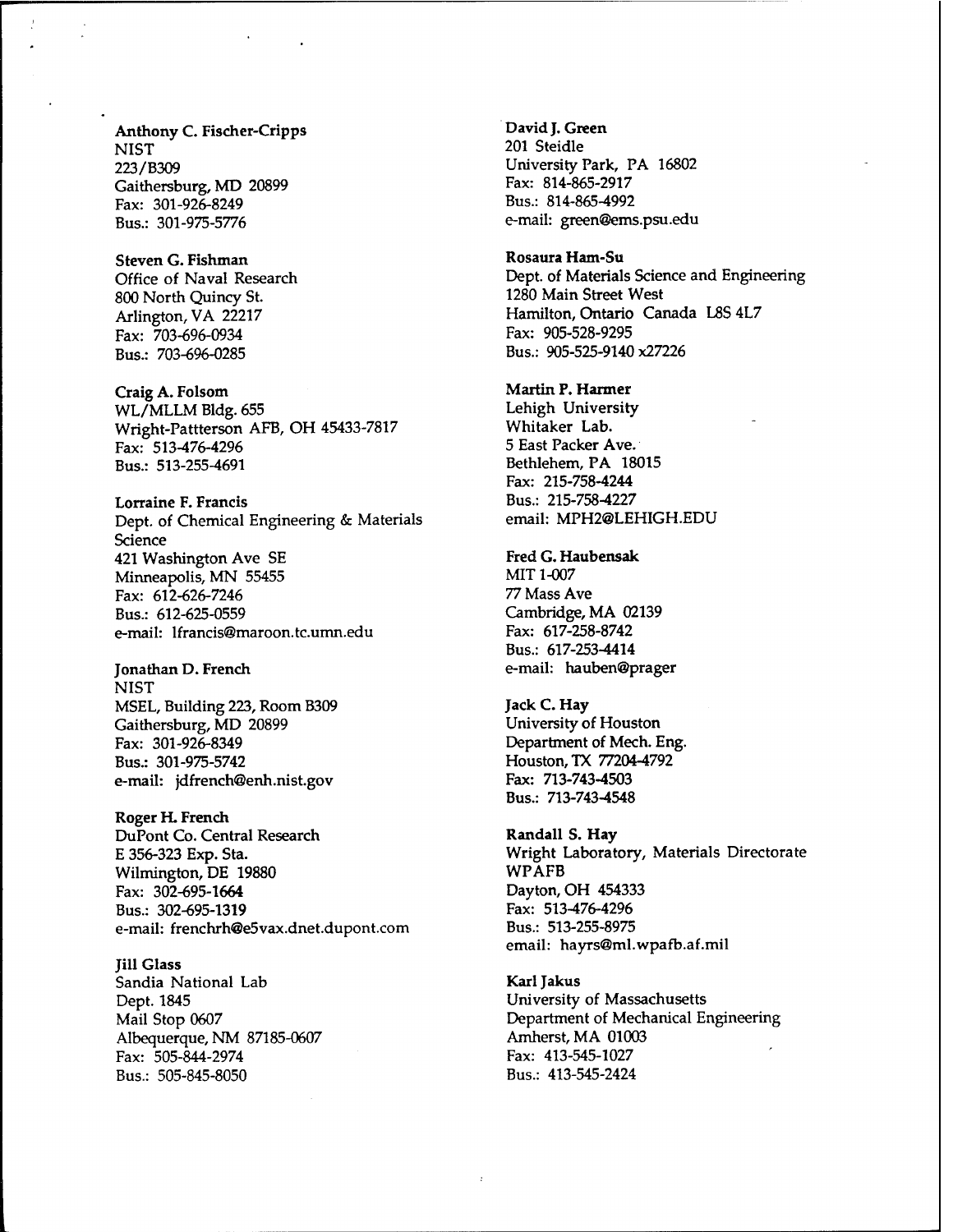Janko Jamnik Cornell University Bard Hall Ithaca, NY 14853 Fax: 607-255-4994 Bus.: 607-255-4994

Paul D.Jero WL/MLLM Bldg. 655 2230 10th St. Wright-Patterson AFB, OH 45433-7817 Fax: 513-476-4296 Bus.: 513-255-9818

Ronald J. Kerans WL/MLLM Wright-Patterson AFB, OH 45433 Fax: 513-476-4296 Bus.: 513-255-9823 e-mail: keransrj@mlgate.ml.wpafb.af.mil

Helen M. Kerch Division of Material Sciences Office of Basic Energy Sciences, ER-131 Washington, DC 20585 Fax: 301-903-9513 Bus.: 301-903-3428 e-mail: helen.kerch@mailgw.er.doe.gov

Hannes Kessler Dept. of Mat. Sci. & Eng. 10900 Euclid Ave Cleveland, OH 44106-7204 Fax: 216-368-8932 Bus.: 216-368-6495 e-mail: kessler@cw mse.mse.cwru.edu

Ajmal Khan Dept. of Materials Science Whitaker Lab. no. 5 Bethlehem, PA 18015-3195 Fax: 610-758-4244 Bus.: 610-758-4275

James D Kiely MSE Dept. 3231 Walnut St. Philadelphia, PA 19104 Fax: 215-373-2128 Bus.: 215-898-3446 e-mail: kiely@eniac.seas.upenn.edu Kazunori Kijima Kyoto Institue of Technology Matsugasaki Sakyo-ku Kyoto, 606 Japan Fax: +81-75-724-7508 Bus.: +81-75-724-7505

Mathias C. Knechtel Denickestr. 15 Hamburg, Germany D-21073 Fax: 0049-40-7718-2647 Bus.: 0049-40-7718-2836

Desidero Kovar **NIST** Building 223 Room B309 Gaithersburg, MD 20899 Fax: 301-926-8349 Bus.: 301-975-6183 e-mail: desik@enh.nist.gov

Harry Kroto University of Sussex School of Chemistry and Molecular Sciences, Falmer Brighton, UK BN1 9QJ Fax: 0273-677196 Bus.: 814-863-2011

Keith Kruger Purdue University School of Materials Engineering 1289 MSEE Building West Lafayette, IN 47907-1289 Fax: 317-494-1204 Bus.: 317-494-8715 e-mail: krugerk@bank.ecn.purdue.edu

Konstantza E. Lambrinou Katholieke Universiteit Leuven, MTM de Croylaan 2 Heverlee, Belgium B-3001 Fax: 32-16-22-17-01

Jacques L. Lamon Laboratoire Des Composites Thermostructuraux Domaine Universitaire 3 Allee La Boetie Pessac, France 33600 Fax: 3356841225 Bus.: 3356844703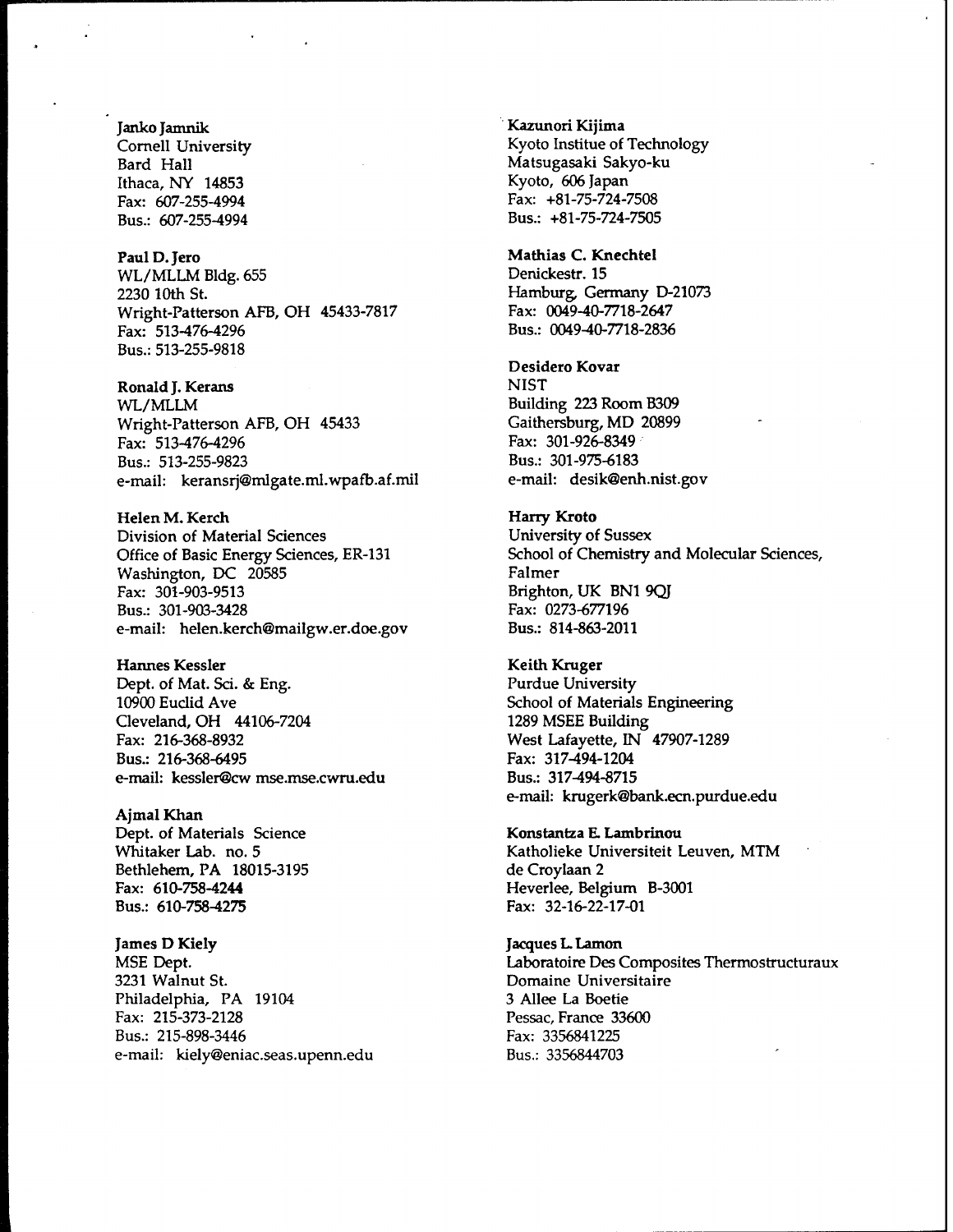Bruno A. Latella Material Science & Eng. Lab. Building 223 Div 850 Room B309 Gaithersburg, MD 20899 Fax: 301-926-8349 Bus.: 301-975-5774 e-mail: latella@enh.nist.gov

Brian R. Lawn **NIST** Bldg.223/roomB309 Gaithersburg, MD 20899 Fax: 301-926-8349 Bus.: 301-975-5775 e-mail: lawnbr@enh.nist.gov

Paul L. Leath Rutgers-University Department of Physics Piscataway, NJ 08855-0849 Fax: 908-445-4400 Bus.: 908-445-2521 e-mail: leath@physics.rutgers.edu

William E. Luecke **NIST** Bldg.223 RoomB309 Gaithersburg, MD 20899 Fax: 301-926-8349 Bus.: 301-926-8349 e-mail: luecke@enh.nist.gov

Jennifer A. Lewis University of Illinois Material Science and Engineering Room 212D Ceramics Bldg. 105 Goodwin Avenue Urbana, IL 61801 Fax: 217-244-6917 Bus.: 217-244-4973 e-mail: jalewis@uxl.cso.uiuc.edu

Tai-il Man UES, Ine 4401 Dayton-Xenia Rd. Dayton, OH 45432 Fax: 513-476-7292 Bus.: 513-255-9829 email: mahtaiil@ml.wpafb.af.mil David B. Marshall Rockwell Science Center 1049 Camino Dos Rios Thousand Oaks, CA 91360 Fax: 805-373-4775 Bus.: 805-373-4170

James M. McNaney University of California Lawrence Berkley Lab Center for Advanced Materials <sup>1</sup> Cyclotron Rd. Berkeley, CA 94720 Fax: 510-486-4995 Bus.: 510-486-5544 e-mail: jmnan@cipher.lbl.gov

Takashi Mitamura Saitama University Dept. Appl. Chem. Fac. Eng. 255 Shimo-ohkubo Urawa, Japan 338 Fax: Japan-048-858-3501

Edmund H. Moore WL/ML Bldg. 655 2230 10th St STE 1 Wright-Patterson AFB, OH 45433-7817 Fax: 513-476-4296 Bus.: 513-255-9834 e-mail: mooreeh@ml.wpafb.af.mil

Bivi Samidou Mouhamath RCAST- University of Tokyo 4-6-1 Komaba, Meguro-ku Tokyo, Japan 153 Fax: 81-03-3481-4477 Bus.: 81-03-3481-4450

Sandeep Muju 209 Boyd Lab. Engineering Mechanics 155 W.Woodruff Columbus, OH 43210 Fax: 614-292-1537 Bus.: 614-292-2731 e-mail: smuju@magnus.acs.ohio\_state.edu

Sharmila M. Mukhopadhyay Polytechnic University 6 Metrotech Center Brooklyn, NY 11201 Fax: 718-260-3136 Bus.: 718-260-3814 e-mail: smukhopa@vm.poly.edu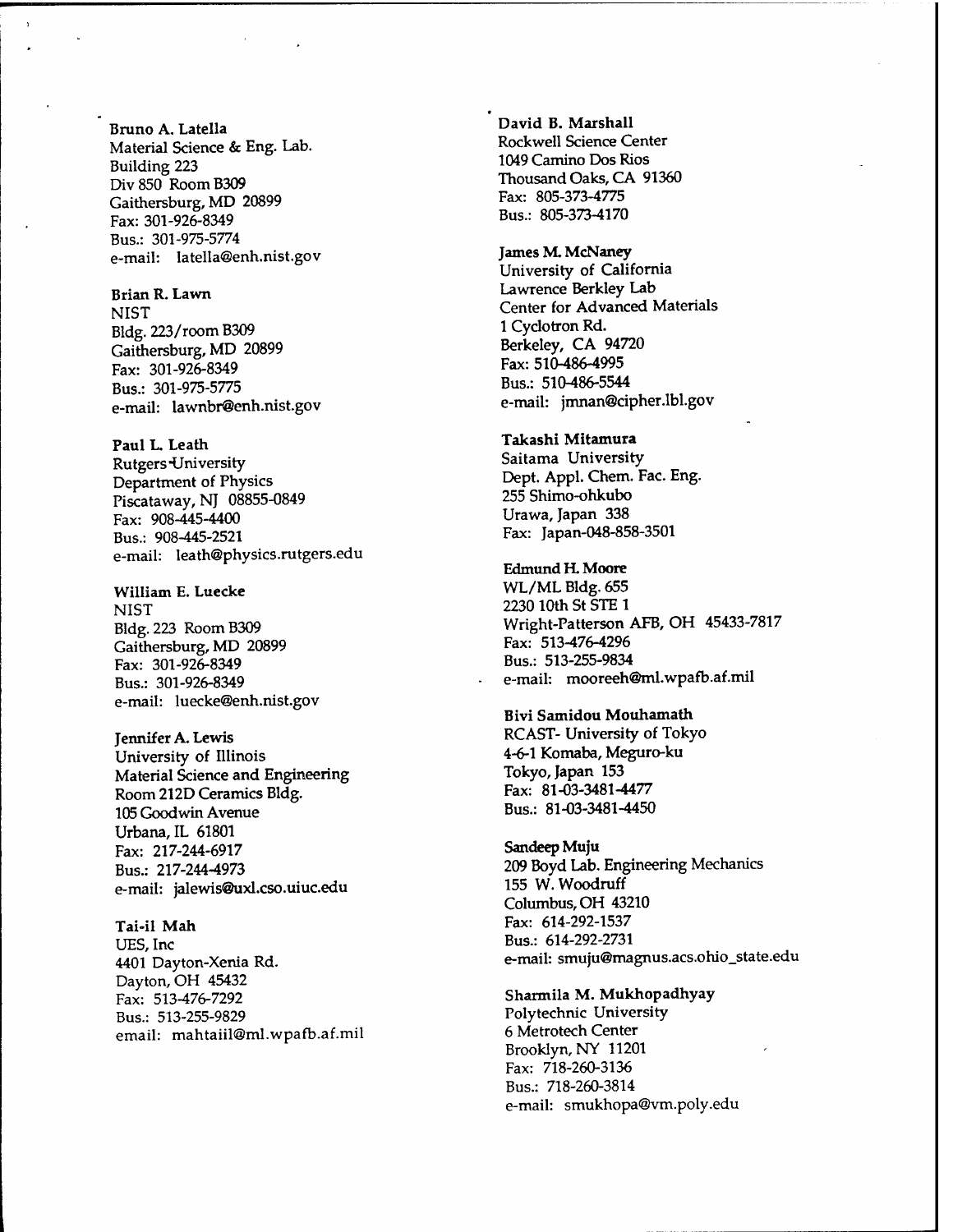### George A. Newsome Martin Marietta-Knolls Power Lab Materials Development Operation, G2-154 PO Box 1072 Schenectady, NY 12301 Fax: 518-395-4422 Bus.: 518-395-7364

T. A. Parthasarathy UFS, Inc. 4401 Dayton-Xenia RD. Dayton, OH 45432 Fax: 513-476-7292 Bus.: 513-255-9809 e-mail: parthata@picard.mlwpatb.af.mil

Nitin P. Padture NIST RoomB309 Bldg. 223 NIST Gaithersburg, MD 20899 Fax: 301-926-8349 Bus.: 301-925-5782 e-mail: padture@enh.nist.gov

Anthony **J.Perrotta** Alcoa Techinical Center Alcoa Center, PA 15069 Fax: 412-337-1138 Bus.: 412-337-2582

Irene M. Peterson University of Michigan Dept. of Materials Science and Eng Dow Bldg Ann Arbor, MI 48109 Fax: 313-763-4788 e-mail: meteor@engin.umich.edu

**George M. Pharr** Rice University Dept. of Mech. Eng. PO Box 1892 Houston, TX 77251 Fax: 713-285-5423 Bus.: 713-527-8101 x 3573 e-mail: pharr@ricevml.rice.edu S. **Leigh Phoenix** Dept. of Theoretical and Applied Mech 321 Thurston Hall Cornell University Ithaca, NY 14853 Fax: 607-255-2011 Bus.: 607-255-8818 e-mail: leigh\_phoenix@qmmsetam.mail.cornell.edu

Wolfgang Pompe Max-Planck Gesellschaft Hallwachtstrasse 3 D-O 8027 Dresden, Germany Fax: 011493514659544 Bus.: 011493514659340

**Alexander** N. **Pronin** Thayer School of Engineering Dartmouth College 8000 Cummings Hall Hanover, NH 03755 Fax: 603-646-2230 Bus.: 603-646-2859 e-mail: anpronin@ns.dartmouth.edu

Alexander J. Pyzik The Dow Chemical Company Ventures Research & Developement 1776 Bldg. Midland, MI 48674 Fax: 517-638-9716 Bus.: 517-636-8801

**Rishi Raj** Cornell University Bard Hall Ithaca, NY 14853-1501 Fax: 607-255-2365 Bus.: 607-255-4040 e-mail: rishi@raj5.tn.cornell.edu

**Ivar E. Reimanis** Los Alamos National Lab MS:G771 L.A.N.L. Los Alamos, NM 87545 Fax: 505-665-3363 Bus.: 505-665-3458 e-mail: ivar@lanl.gov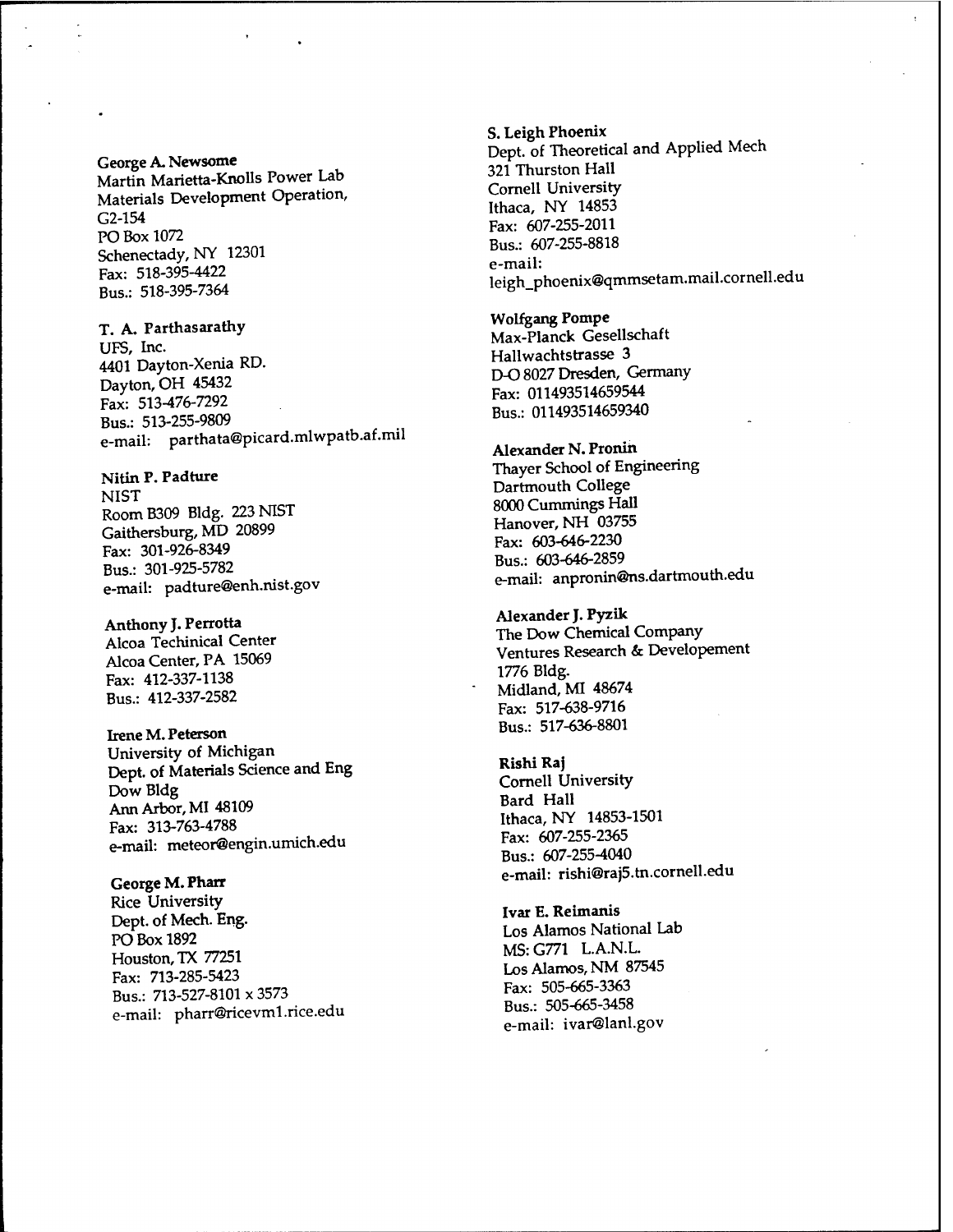Jürgen W. Rodel Hilpertshasse 31 Building D Darmstadt, Germany 64295 Fax: +49-6151-813240 Bus.: +49-6151-813233 e-mail: dh39@hrzpub.th-darmstadt.de

Kevin L. Rugg Penn State 226 Steidle Bldg. University Park, PA 16802 Fax: 814-865-2917 Bus.: 814-865-3953 e-mail: klrl28@psu.edu

Thomas M. Shaw T.J. Watson Research Center PO Box 218 Yorktown Heights, NY 10598 Bus.: 914-945-3196 e-mail: tshaw@watson.ibm.com

Dinesh K. Shetty University of Utah 304EMRO Dept. Of Materials Science Salt Lake City, UT 84112 Fax: 801-581-4816 Bus.: 801-581-6449 e-mail: dinesh.k.shetty@mse.utah.edu

Hyunjung Shin 10900 Euclid Ave. Dept. of Mateials Sei & Engr. Cleveland, OH 44106 Fax: 216-368-8618 Bus.: 216-368-6492 e-mail: hxs20@po.cwru.edu

Wilbur C. Simmons Box 12211 Research Triangle Park N. RTP, NC 27709 Fax: 919-549-4310 Bus.: 919-549-4329

Mrityunjay Singh MS 106-5, Ceramics Branch NASA Lewis Research Center Cleveland, OH 44135 Fax: 216-433-5544 Bus.: 216-433-8883 e-mail: msingh@limsol.LeRC.NASA.GOV Laura C. Stearns PO Box 218 Yorktown Heights, NY 10598 Fax: 914-945-2141 Bus.: 914-945-2351 e-mail: cllcs@watson.ibm.com

Rolf W. Steinbrech Institute for Materials In Energy Systems 52425 Julich, Germany Fax: 02461 61 3699 Bus.: 2461 613061

Ronald Stevens Houldsworth School of Applied Science Leeds, UK LS2 9JT Fax: 0532 422531 Bus.: 0532 332549

Matthew A. Stough 114 Research Building West University Park, PA 16802 Fax: 814-863-4718 Bus.: 814-863-0917 email: matthewas@aol.com

Zhigang Suo Mechanical Engineering Dept. University of California Santa Barbara, CA 93106-5070 Fax: 805-893-8651 Bus.: 805-893-8501 e-mail: Zhigang@sulu.ucsb.edu

Michael V. Swain CSIRO Div. of Applied Physics PO Box 218 Lindfield, NSW Australia 2070 Fax: 612-413716 Bus.: 612-4137544 e-mail: swain@dap.csiro.au

A. Mark Thompson Lehigh University Materials Science Dept. Whitaker Lab # 5 Bethlehem, PA 18015 Fax: 215-758-4224 Bus.: 215-758-4232 e-mail: at04@lehigh.edu